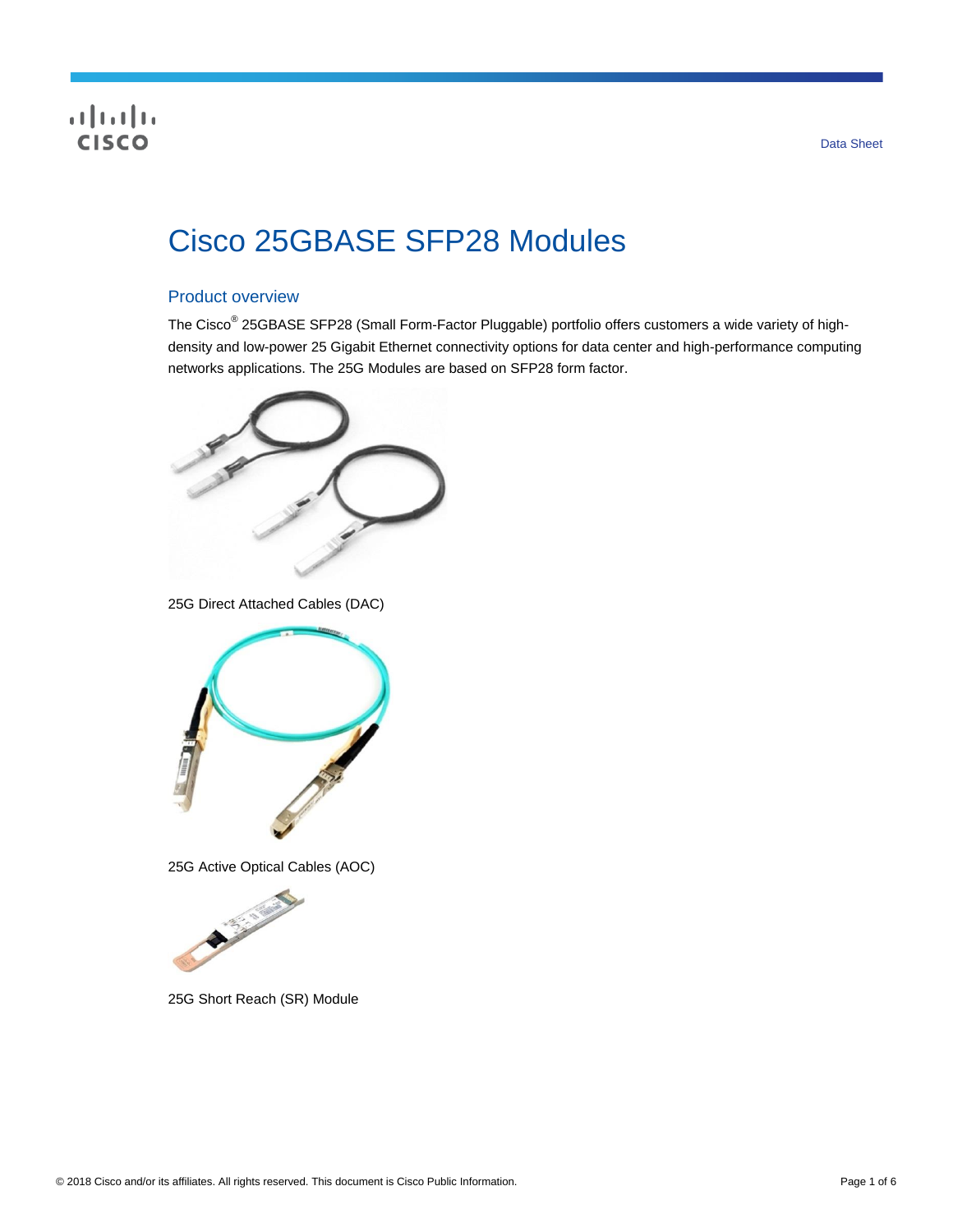



10/25G Long Reach (LR) Module

# Features and benefits of Cisco 25G Modules

- Interoperable with other IEEE-compliant 25G interfaces where applicable
- Certified and tested on Cisco SFP28 ports for superior performance, quality, and reliability
- High-speed connectivity compliant to IEEE 802.3by and IEEE 802.3cc

| <b>Product</b>         | <b>Descriptions</b>                       |
|------------------------|-------------------------------------------|
| Cisco SFP-H25G-CU1M    | 25GBASE-CR1 Copper Cable 1-meter          |
| Cisco SFP-H25G-CU1.5M  | 25GBASE-CR1 Copper Cable 1.5-meter        |
| Cisco SFP-H25G-CU2M    | 25GBASE-CR1 Copper Cable 2-meter          |
| Cisco SFP-H25G-CU2.5M  | 25GBASE-CR1 Copper Cable 2.5-meter        |
| Cisco SFP-H25G-CU3M    | 25GBASE-CR1 Copper Cable 3-meter          |
| Cisco SFP-H25G-CU4M    | 25GBASE-CR1 Copper Cable 4-meter          |
| Cisco SFP-H25G-CU5M    | 25GBASE-CR1 Copper Cable 5-meter          |
| Cisco SFP-25G-AOC1M    | 25GBASE-AOC Active Optical Cable 1-meter  |
| Cisco SFP-25G-AOC2M    | 25GBASE-AOC Active Optical Cable 2-meter  |
| Cisco SFP-25G-AOC3M    | 25GBASE-AOC Active Optical Cable 3-meter  |
| Cisco SFP-25G-AOC4M    | 25GBASE-AOC Active Optical Cable 4-meter  |
| Cisco SFP-25G-AOC5M    | 25GBASE-AOC Active Optical Cable 5-meter  |
| Cisco SFP-25G-AOC7M    | 25GBASE-AOC Active Optical Cable 7-meter  |
| Cisco SFP-25G-AOC10M   | 25GBASE-AOC Active Optical Cable 10-meter |
| Cisco SFP-25G-SR-S     | 25GBASE-SR SFP28 Module for MMF           |
| Cisco SFP-10/25G-CSR-S | 10/25GBASE-CSR SFP28 Module for MMF       |
| Cisco SFP-10/25G-LR-S  | 10/25GBASE-LR SFP28 Module for SMF        |

#### **Table 1.** Cisco 25G Portfolio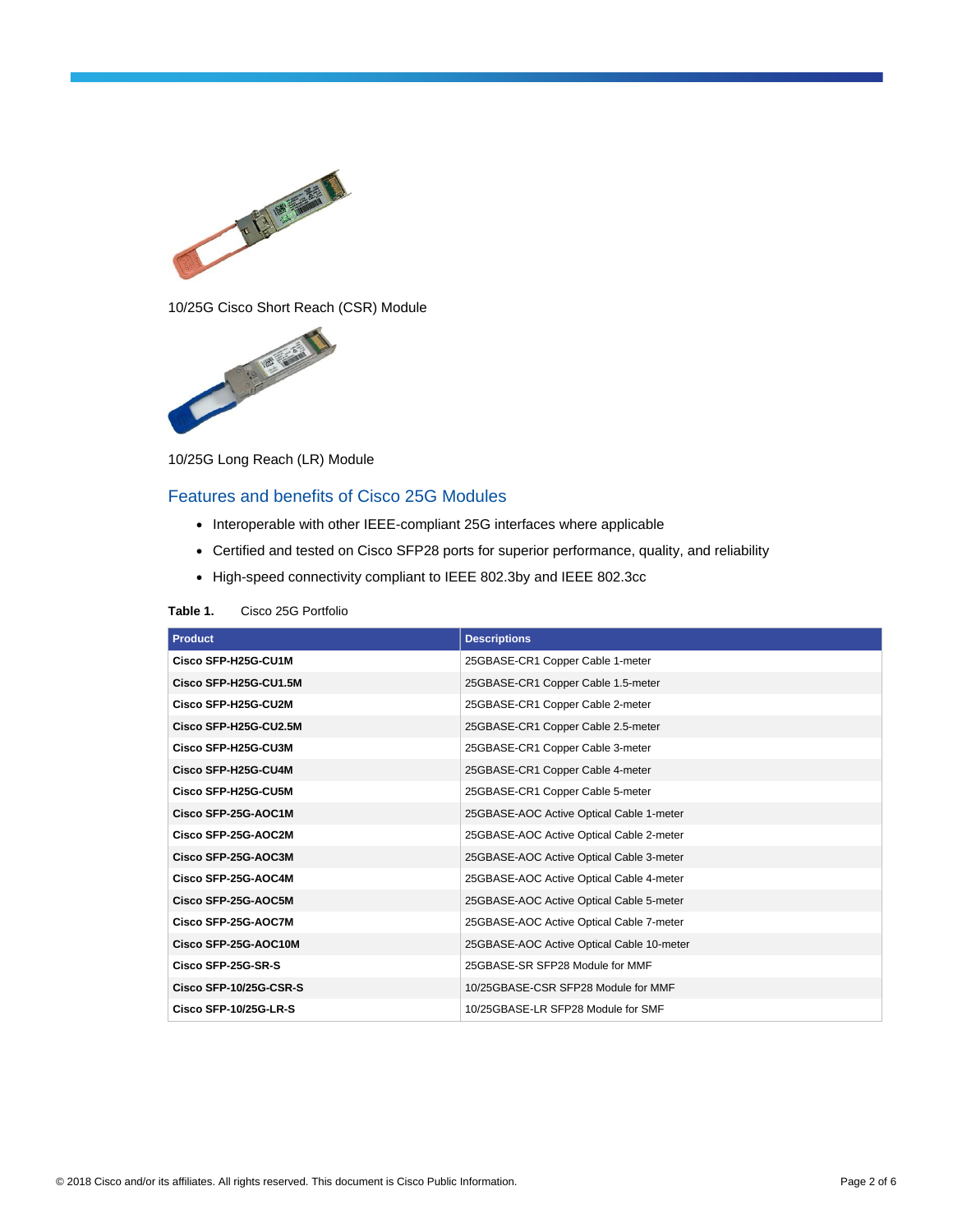# Cisco SFP-25G copper cables

Cisco SFP28 to SFP28 copper direct-attach 25GBASE-CR1 cables are suitable for very short links and offer a highly cost-effective way to establish a 25-Gigabit link between SFP28 ports of Cisco switches within racks and across adjacent racks. Cisco offers passive copper cables in lengths of  $x= 1, 1.5, 2, 2.5, 3, 4$  and 5 meters.

1m, 1.5m, and 2m cables do not require FEC on the host ports; 2.5m and 3m cables require BASE-R FEC (also know as FC-FEC) on the host ports; 4m and 5m cables require RS-FEC on the host ports.

# Cisco SFP-25G active optical cables

Cisco SFP28 to SFP28 Active Optical Cables are direct-attach fiber assemblies with SFP connectors. They are suitable for very short distances and offer a cost-effective way to connect within racks and across adjacent racks. Cisco offers Active Optical Cables in lengths of 1, 2, 3, 4, 5, 7, and 10 meters.

AOC cable require BASE-R FEC on the host ports.

# Cisco SFP-25G-SR-S

The Cisco 25GBASE-SR Module supports a link length of 70/100m on OM3/4 MMF.

This module requires RS-FEC on the host ports.

# Cisco SFP-10/25G-CSR-S

The Cisco 10/25GBASE-CSR Module supports a link length of up to 300/400m over OM3/4 at 10G, and up to 300/400m over OM3/4 at 25G<sup>\*</sup>.

This module requires RS-FEC on the host port for full reach operation at 25G. Using BASE-R FEC the module can support 70/100m over OM3/4 and with-out FEC it can support 30/50m over OM3/4 at 25G<sup>\*</sup>. For 10G operation FEC is not required.

\*Depends upon fiber quality.

# Cisco SFP-10/25G-LR-S

The Cisco 10/25GBASE-LR Module supports a link length of 10 kilometers on standard Single-Mode Fiber (SMF) G.652 at both 10G and 25G.

This module requires RS-FEC on the host ports for operation at 25G.

# Technical specifications

#### **Platform support**

Cisco 25G transceivers are supported on Cisco switches. For more details, refer to the document ["Transceiver](https://tmgmatrix.cisco.com/home)  [Module Group \(TMG\) Compatibility Matrix"](https://tmgmatrix.cisco.com/home).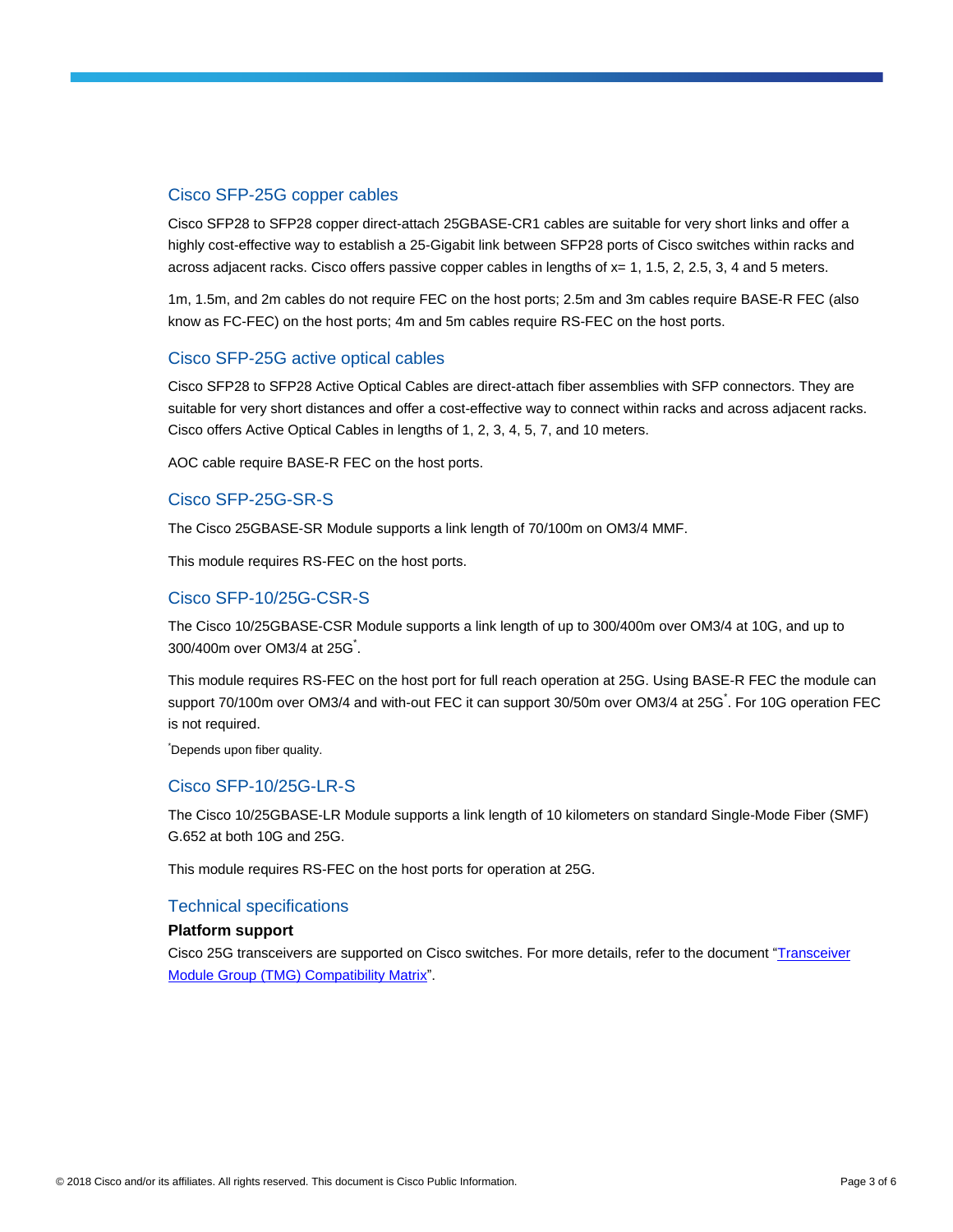#### **Connectors and cabling**

Refer to Table 2 for cabling specifications for each 25G product.

#### **Table 2.** 25G Port cabling specifications

| <b>Cisco SFP-25G</b>   | <b>Cable Type</b>                       | <b>Cable Distance</b> | <b>Max Power</b><br><b>Consumption (W)</b> | <b>Pull Tab Color</b> |
|------------------------|-----------------------------------------|-----------------------|--------------------------------------------|-----------------------|
| Cisco SFP-H25G-CU1M    | Direct-attach copper                    | 1 <sub>m</sub>        | 1/10                                       | Beige                 |
| Cisco SFP-H25G-CU1.5M  | cable assembly                          | 1.5 <sub>m</sub>      |                                            | <b>Black</b>          |
| Cisco SFP-H25G-CU2M    |                                         | 2m                    |                                            | <b>Brown</b>          |
| Cisco SFP-H25G-CU2.5M  |                                         | 2.5 <sub>m</sub>      |                                            | Yellow                |
| Cisco SFP-H25G-CU3M    |                                         | 3m                    |                                            | Orange                |
| Cisco SFP-H25G-CU4M    |                                         | 4 <sub>m</sub>        |                                            | Green                 |
| Cisco SFP-H25G-CU5M    |                                         | 5m                    |                                            | Gray                  |
| Cisco SFP-25G-AOC1M    | <b>Active Optical Cable</b><br>assembly | 1 <sub>m</sub>        | 1                                          | Beige                 |
| Cisco SFP-25G-AOC2M    |                                         | 2m                    |                                            | <b>Brown</b>          |
| Cisco SFP-25G-AOC3M    |                                         | 3m                    |                                            | Orange                |
| Cisco SFP-25G-AOC4M    |                                         | 4m                    |                                            | Green                 |
| Cisco SFP-25G-AOC5M    |                                         | 5m                    |                                            | Gray                  |
| Cisco SFP-25G-AOC7M    |                                         | 7 <sub>m</sub>        |                                            | <b>Blue</b>           |
| Cisco SFP-25G-AOC10M   |                                         | 10 <sub>m</sub>       |                                            | Red                   |
| Cisco SFP-25G-SR-S     |                                         | 70/100m (OM3/OM4)     | 1.2                                        | Beige                 |
| Cisco SFP-10/25G-CSR-S |                                         | 300/400m (OM3/OM4)    | 1.2                                        | Peach                 |
| Cisco SFP-10/25G-LR-S  |                                         | 10 <sub>km</sub>      | 1.3                                        | <b>Blue</b>           |

\*Depending upon fiber quality.

#### **Table 3.** SFP28 port cabling specifications

| Cisco SFP-25G         | Wavelength (nm) | <b>Cable Type</b> | <b>Core Size (Microns)</b> | <b>Modal Bandwidth</b> | <b>Cable Distance</b> |
|-----------------------|-----------------|-------------------|----------------------------|------------------------|-----------------------|
| Cisco SFP-25G-SR-S    | 850             | <b>MMF</b>        | 50.0                       | 2000 (OM3)             | 70 <sub>m</sub>       |
|                       |                 |                   | 4700 (OM4)                 | 100m                   |                       |
| Cisco SFP-10/25G-SR-S | 850             | <b>MMF</b>        | 50.0                       | 2000 (OM3)             | 300 <sub>m</sub>      |
|                       |                 |                   |                            | 4700 (OM4)             | 400m                  |
| Cisco SFP-10/25G-LR-S | 1310            | <b>SMF</b>        | G.652                      | $\overline{a}$         | 10km                  |

**Table 4.** Optical transmit and receive specifications

| <b>Product</b>         | <b>Type</b>             | <b>Transmit Power (dBm)</b> |                | <b>Receive Power (dBm)</b> |                | <b>Transmit and Receive</b> |
|------------------------|-------------------------|-----------------------------|----------------|----------------------------|----------------|-----------------------------|
|                        |                         | <b>Maximum</b>              | <b>Minimum</b> | <b>Maximum</b>             | <b>Minimum</b> | <b>Wavelength (nm)</b>      |
| Cisco SFP-25G-SR-S     | 25GBASE-SR<br>850nm MMF | $+2.4$                      | $-8.4$         | $+2.4$                     | $-10.3$        | 840 to 860                  |
| Cisco SFP-10/25G-CSR-S | 10G                     | $+2.4$                      | $-7.3$         | $+2.4$                     | $-9.9$         |                             |
|                        | 25G                     | $+2.4$                      | $-6$           | $+2.4$                     | $-8.7$         | 840 to 860                  |
| Cisco SFP-10/25G-LR-S  | 10G                     | $+0.5$                      | $-8.2$         | $+0.5$                     | $-14.4$        | 1260 to 1355 (10G)          |
|                        | 25G                     | $+2.0$                      | -7             | $+2$                       | $-13.3$        | 1295 to 1325 (25G)          |

\* Transmitter and receiver power is in average, unless specified.

The launch power shall be the lesser of the class 1 safety limit or the maximum receive power. Class 1 laser requirements are defined by IEC 60825-1: 2001.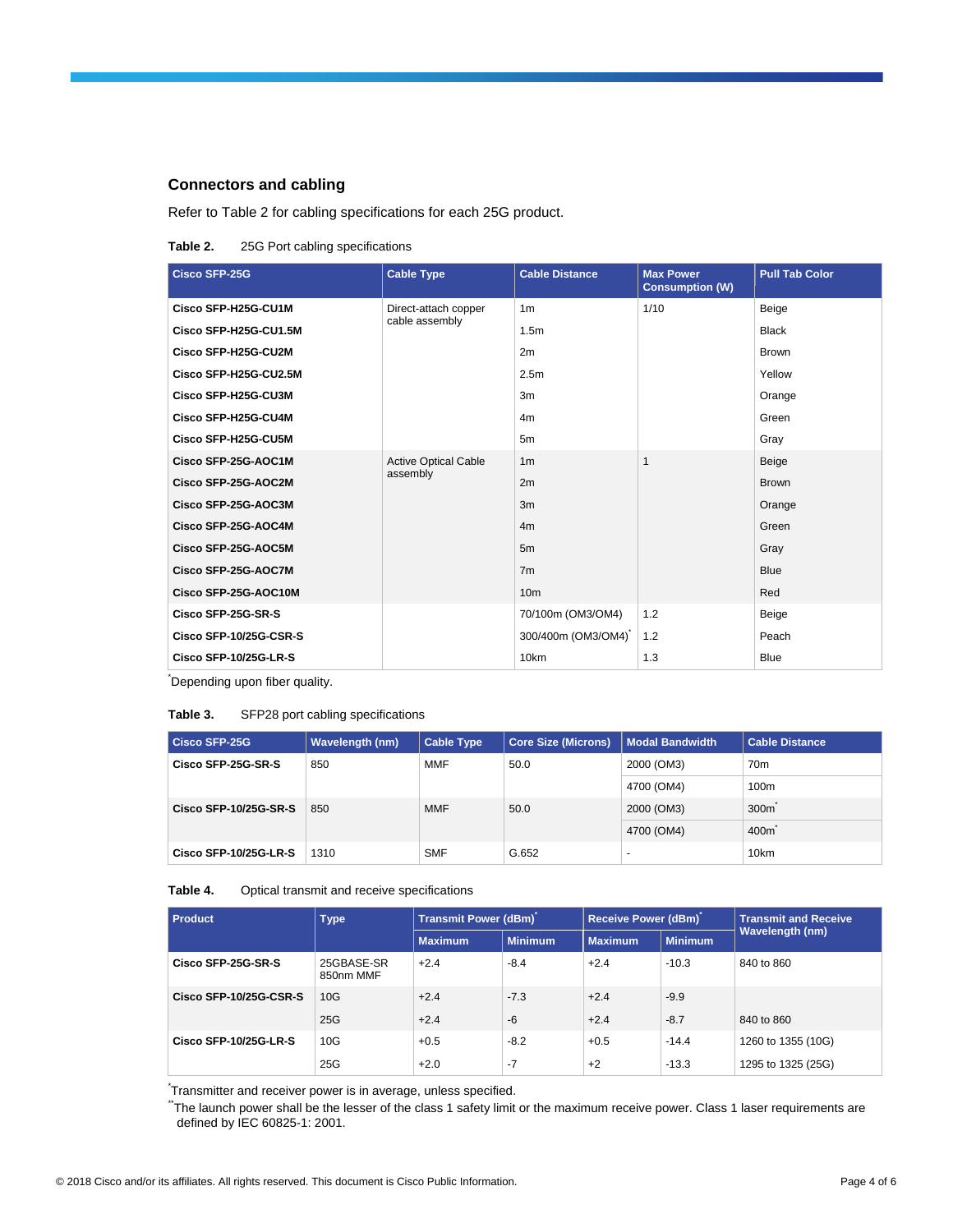Connectors: Dual LC/PC connector (**SFP-25G-SR-S, SFP-10/25G-CSR-S and SFP-10/25G-LR-S**).

**Fiber Channel over Ethernet**: The 25G DAC's (SFP-H25G-CUxxM), AOC's (SFP-25G-AOCxxM) and transceivers (SFP-25G-SR-S, SFP-10/25G-CSR-S and SFP-10/25G-LR-S) support FCoE with the appropriate host s/w support.

Note: Only connections with patch cords with PC or UPC connectors are supported. Patch cords with APC connectors are not supported. All cables and cable assemblies used must be compliant with the standards specified in the standards section.

#### Environmental conditions

Operating temperature range:

- Commercial temperature range: 0 to 70°C (32 to 158°F)
- Storage temperature range: -40 to 85°C (-40 to 185°F)

#### **Warranty**

• Standard warranty: 1 year

# Ordering information

Table 5 provides the ordering information for Cisco 25G cables and transceivers.

| Table 5. |  | Ordering information |
|----------|--|----------------------|
|----------|--|----------------------|

| <b>Description</b>                                     | <b>Product Number</b> |
|--------------------------------------------------------|-----------------------|
| Cisco 25GBASE-CR1 SFP28 Passive Copper Cable, 1-meter  | SFP-H25G-CU1M         |
| Cisco 25GBASE-CR1 SFP28 Passive Copper Cable 1.5-meter | SFP-H25G-CU1.5M       |
| Cisco 25GBASE-CR1 SFP28 Passive Copper Cable, 2-meter  | SFP-H25G-CU2M         |
| Cisco 25GBASE-CR1 SFP28 Passive Copper Cable 2.5-meter | SFP-H25G-CU2.5M       |
| Cisco 25GBASE-CR1 SFP28 Passive Copper Cable, 3-meter  | SFP-H25G-CU3M         |
| Cisco 25GBASE-CR1 SFP28 Passive Copper Cable 4-meter   | SFP-H25G-CU4M         |
| Cisco 25GBASE-CR1 SFP28 Passive Copper Cable, 5-meter  | SFP-H25G-CU5M         |
| Cisco 25GBASE-AOC SFP28 Active Optical Cable, 1-meter  | SFP-25G-AOC1M         |
| Cisco 25GBASE-AOC SFP28 Active Optical Cable, 2-meter  | SFP-25G-AOC2M         |
| Cisco 25GBASE-AOC SFP28 Active Optical Cable, 3-meter  | SFP-25G-AOC3M         |
| Cisco 25GBASE-AOC SFP28 Active Optical Cable 4-meter   | SFP-25G-AOC4M         |
| Cisco 25GBASE-AOC SFP28 Active Optical Cable, 5-meter  | SFP-25G-AOC5M         |
| Cisco 25GBASE-AOC SFP28 Active Optical Cable, 7-meter  | SFP-25G-AOC7M         |
| Cisco 25GBASE-AOC SFP28 Active Optical Cable, 10-meter | SFP-25G-AOC10M        |
| Cisco 25GBASE-SR SFP28 Module for MMF                  | SFP-25G-SR-S          |
| Cisco 10/25GBASE-CSR SFP28 Module for MMF              | SFP-10/25G-CSR-S      |
| Cisco 10/25GBASE-LR SFP28 Module for SMF               | SFP-10/25G-LR-S       |